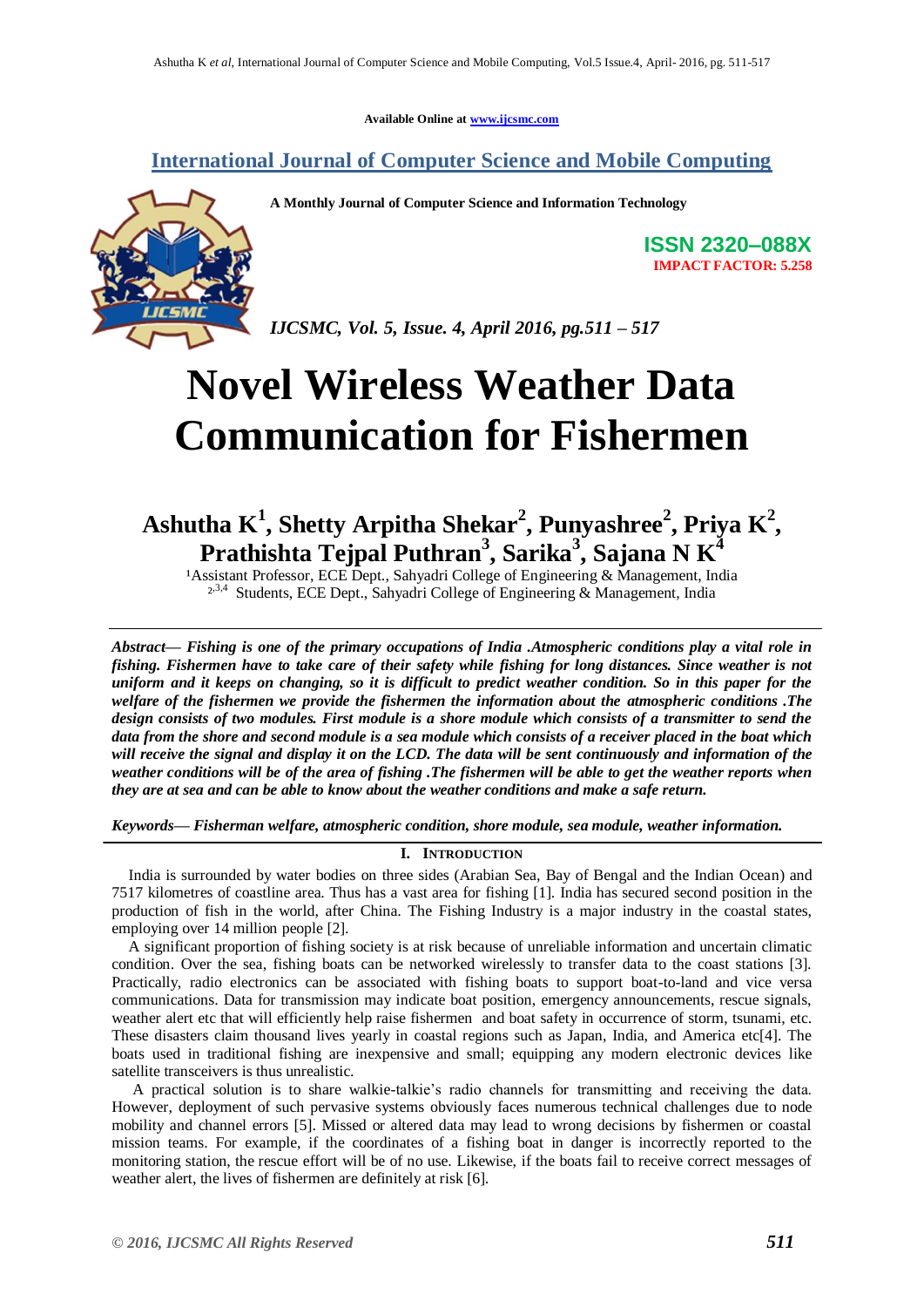Now the fishermen are adopting mobile phone at a very place. Now rather than the phone being used as a voice communication device, it is also used as a business device. This invariably calls for digital connectivity like GPRS or data. But the phone also has some disadvantages like sometimes the area of fishing is out of network coverage zone [7].

So we have designed and developed a system which can send weather information to the fishermen when offshore. It consists of simple devices like a microcontroller, transmitter receiver and LCD display. After the survey done in Hosabettu, Mangalore, we came to know from the fishermen about the little facilities provided to them. When on sea they are not provided with the weather information. So safe fishing is difficult for the fishermen using traditional fishing method. So this paper resolves this problem by giving them the weather conditions when offshore and can head towards safety before the danger strikes. Thus fishing can be done more efficiently .It is not only helpful to the fishermen but has varied other applications like in boating resorts, mining etc.

#### **II. SYSTEM DESIGN**

The system consists of two modules. First module is a shore module which consists of a transmitter to send the data from the shore and second module is a sea module which consists of a receiver placed in the boat which will receive the signal and display it on the LCD. The data will be sent continuously and information of the weather conditions will be of the area of fishing.

## *A. Hardware Design*

#### **Shore module**



Fig. 1 Block diagram of shore module

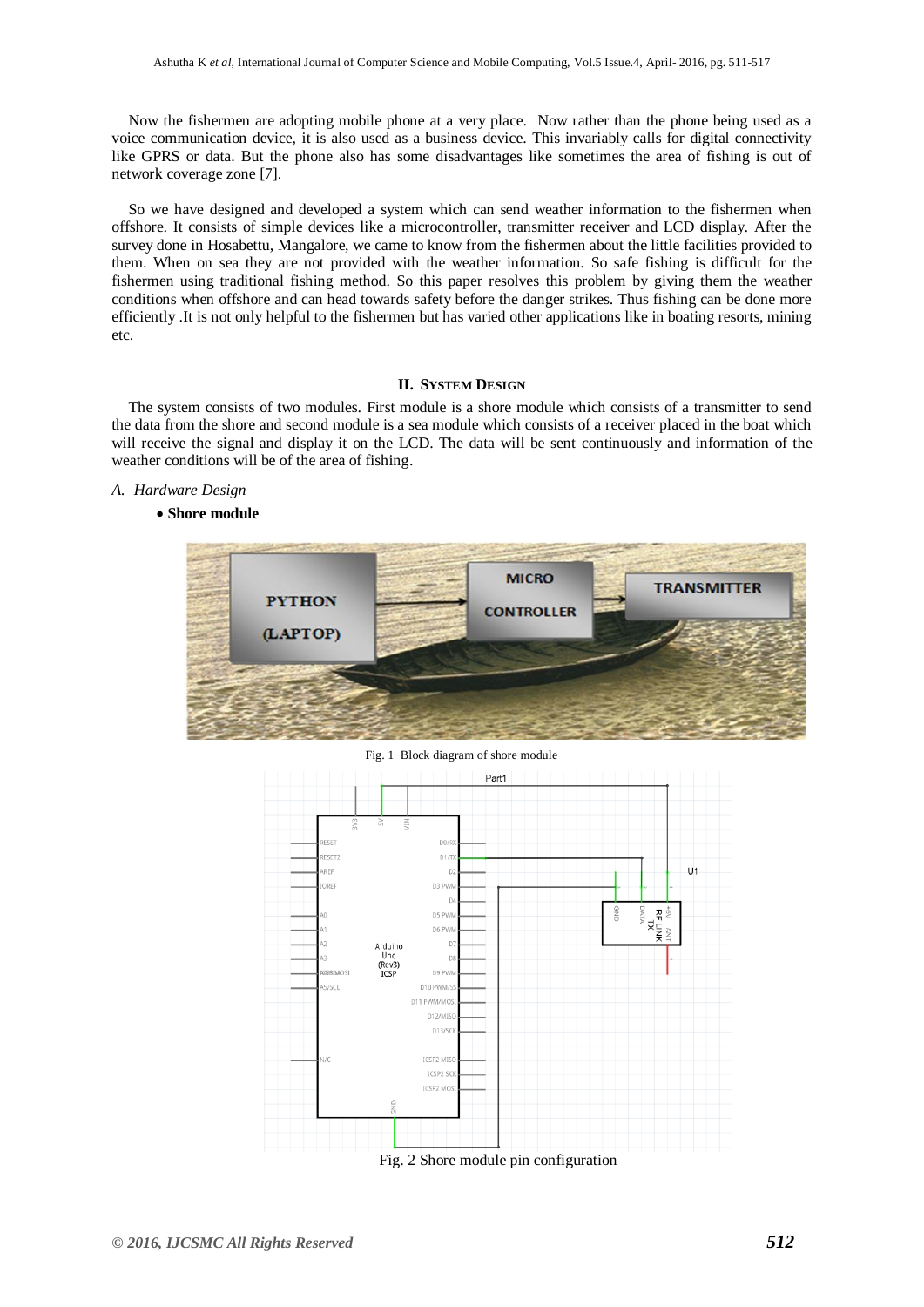Fig. 1 represents the shore module; It is the transmitting part of the system. It is placed in the sea shore or main port. This part consists of components like microcontroller (arduino UNO), a transmitter (434MHz) and a laptop or computer which contains the codes in python. The python programming language is linked with the microcontroller . The codes are in such a way that it will take information from the weather site through internet. This is in html format, which is then converted into json format for easy understanding. The microcontroller will take this processed data .The microcontroller is connected to the transmitter and it then transmits this information through Rf transmitter. The transmitter will send the information to the receiver placed on the boat. Fig. 2 represents the pin configuration of shore module which is stimulated by using fritzing software.



Fig. 3 Block diagram of sea module



Fig. 4 Sea module pin diagram

**Sea module**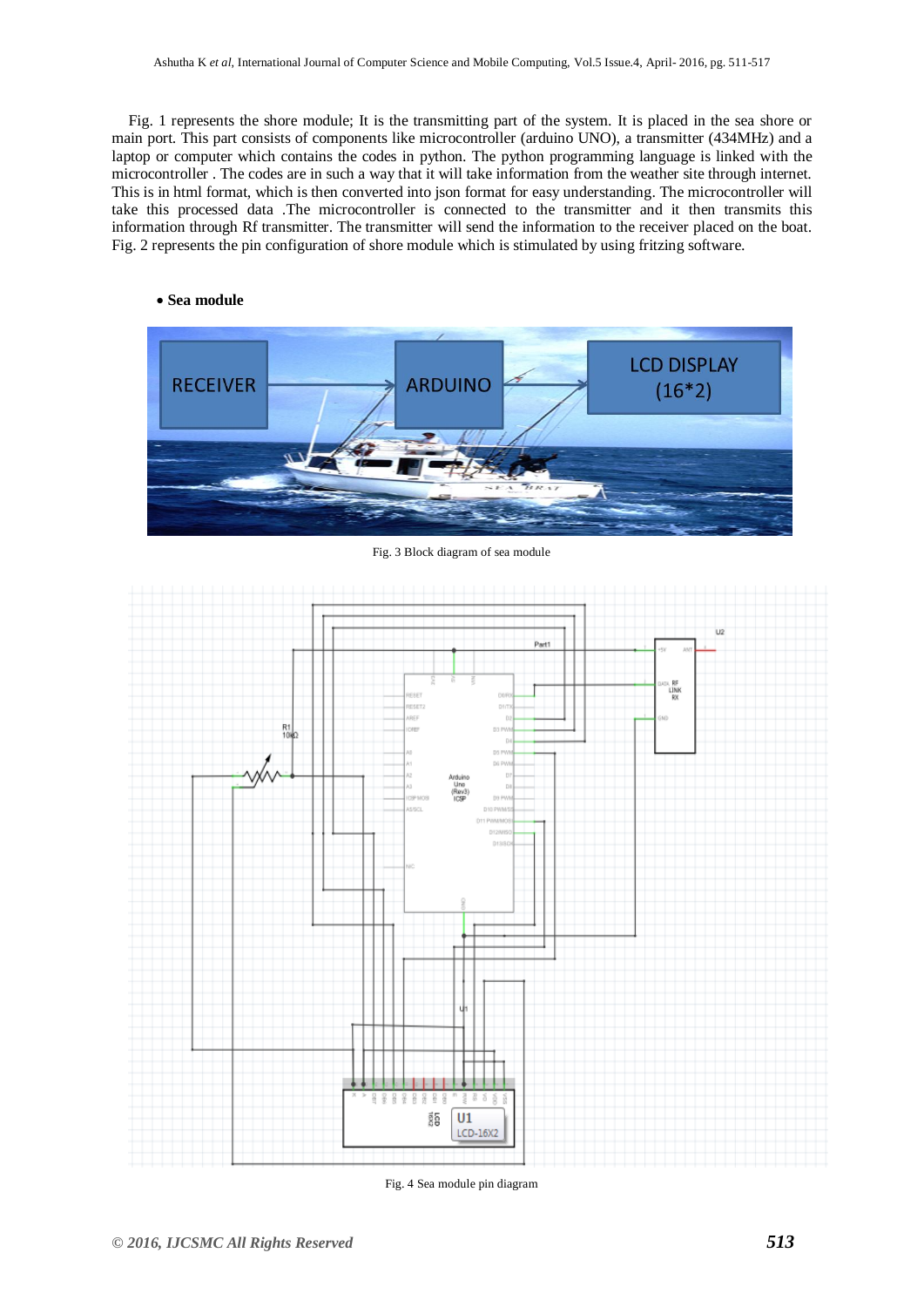Fig. 3 represents the sea module, it is the Receiving part and it is placed on the boat. This part consists of components like microcontroller (arduino UNO), receiver (434MHz) & LCD display (16\*2).The microcontroller is connected to the receiver & LCD display. The receiver will receive the information which is transmitted from the shore or main port, and then it will be displayed in the LCD. The information displayed on LCD will be based on weather condition. Through this, fishermen will get to know about the weather condition in that particular area where they are going for fishing. Fig. 4 represents the pin configuration of shore module which is stimulated by using fritzing software.

#### *B. Software Design*

The python will fetch the information of weather of a particular area through internet. The microcontroller will transmit this information. This part is present in the shore module. The information transmitted through transmitter will be received by the receiver present in the sea module. Then that information will be displayed in LCD display. Fig. 5 represents the flow chart of shore and sea module.



Fig. 5: Flow chart of shore and sea module

#### **III.EXPERIMENTATION AND RESULTS**

STEP 1: Open API Key through 'Open Weather Map API'. As shown in fig. 6.

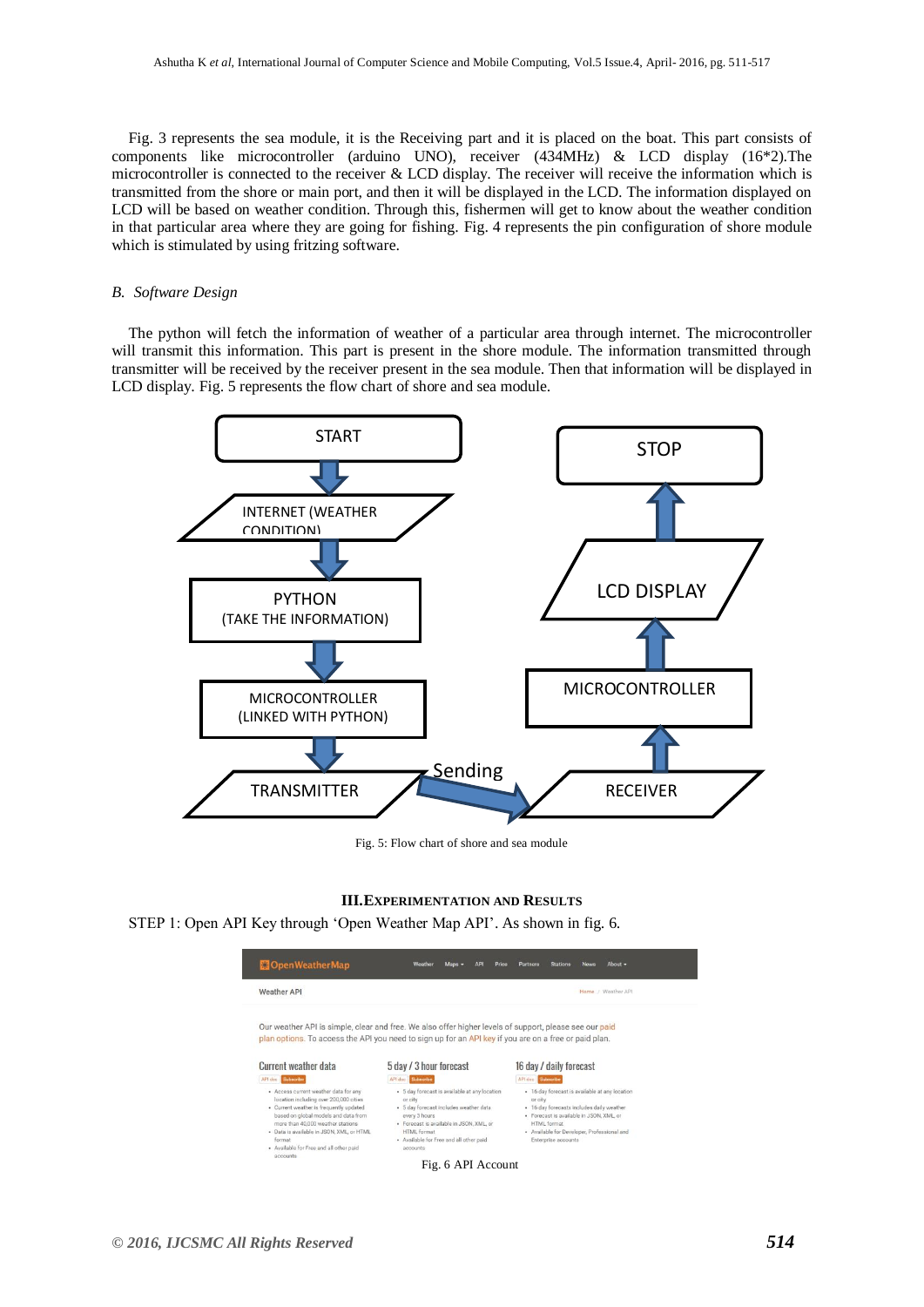STEP 2: Using python programming language in such a way that it fetch the information from the internet. As shown in fig. 7.



Fig.7 Python Programme In Notepad++



```
import json
import urllib2
import serial
import time
\texttt{ser} = \texttt{serial}.\texttt{Serial}("COM3", 9600)
```
Fig. 8 Linking with Microcontroller(arduino)

STEP 4: Python programme runs in laptop. As shown in fig. 9.



Fig. 9 Running Python Programme

STEP 6: Microcontroller(arduino) connected to a RF module transmitter is connected to the laptop in which python programme is running. As shown in fig. 10.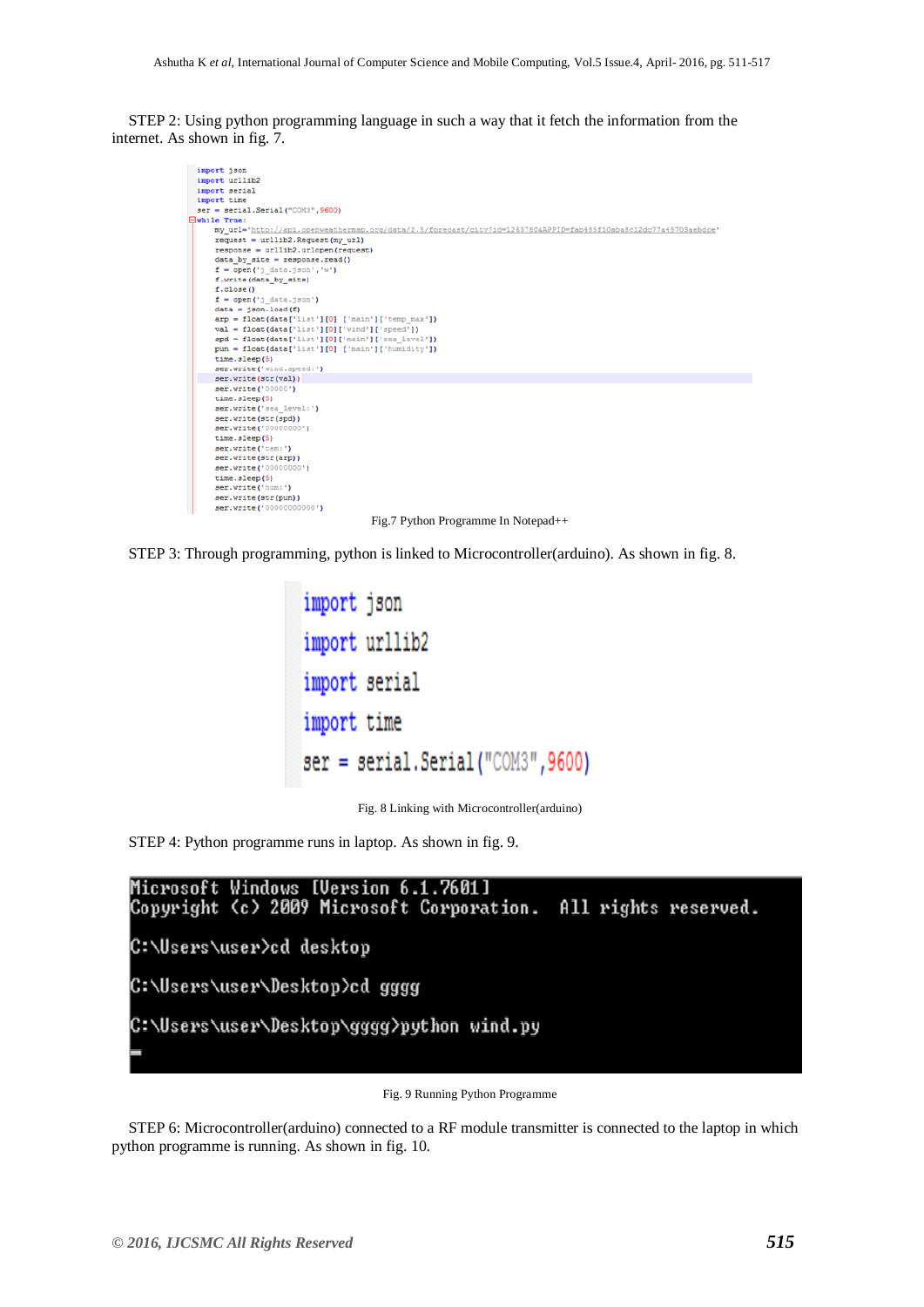

Fig. 10 Entire Setup of Sea & Shore Module

STEP 8: Laptop with Microcontroller(arduino) and transmitter is palced in Shore. As shown in fig. 11.



Fig. 11 Shore Module

STEP 9: In the Sea module a RF module receiver with microcontroller(arduino) and LCD display is placed. As shown in fig. 12.



Fig. 12 Setup of Sea Module

STEP 10: The receiver placed in sea receives the information transmitted and weather information such as sea level, wind speed, temperature & humidity is displayed in LCD display. As shown in fig. 13.